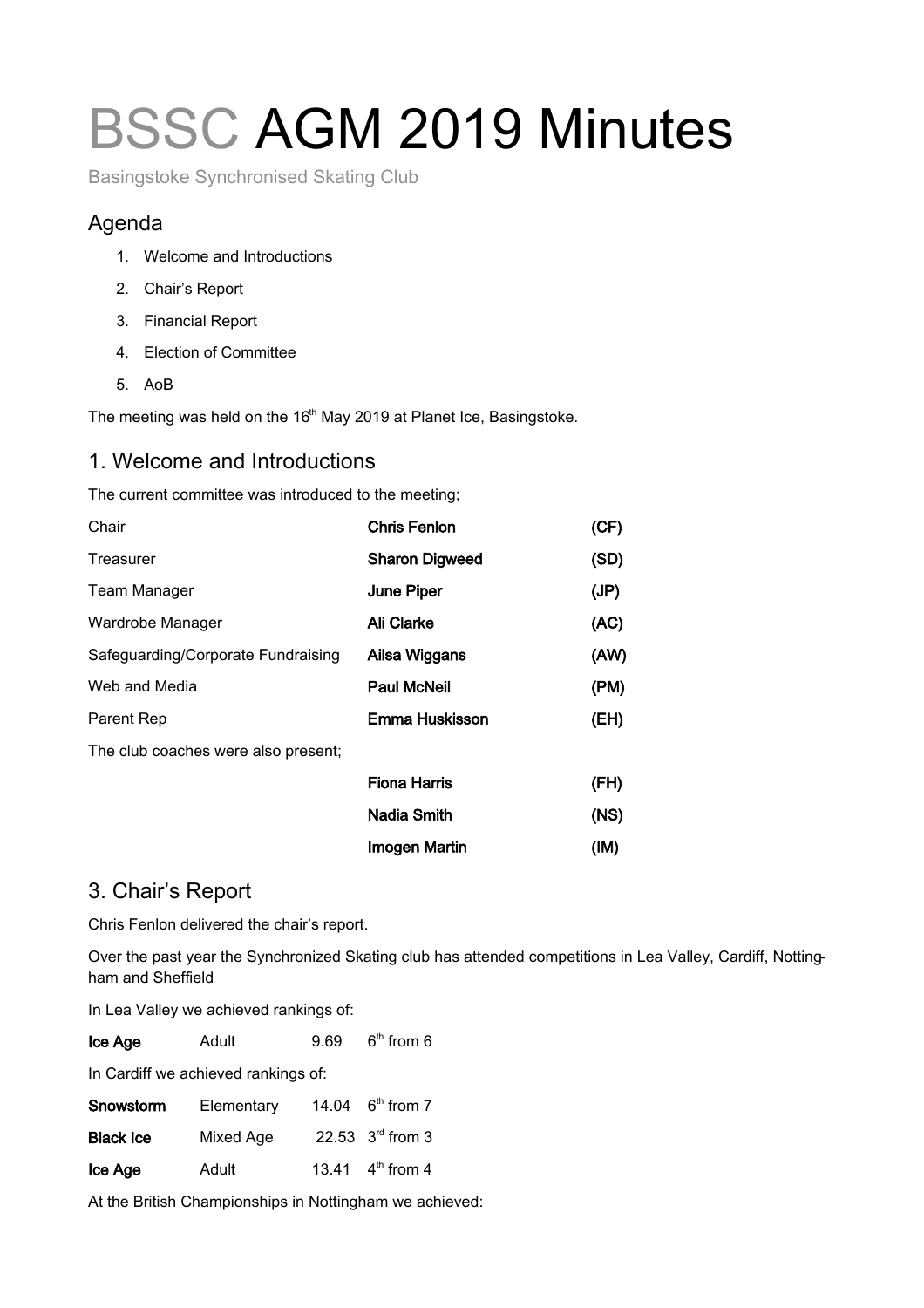| Snowstorm        | Elementary | 17.04 $5^{th}$ from 11         |
|------------------|------------|--------------------------------|
| <b>Black Ice</b> | Mixed Age  | 29.13 8 <sup>th</sup> from 10  |
| Ice Age          | Adult      | 11.56 13 <sup>th</sup> from 13 |

At Sheffield we achieved:

| Ice Age | Adult | 16.10 $11^{th}$ from 11 |
|---------|-------|-------------------------|
|         |       |                         |

We have also started a new team 'Snowdrops' and are gaining members.

Fundraising activities have included bake-sales, sausage sizzles and galas.

## 4.Financial Report

Sharon Digweed gave an overview of the club's financial activities over the year. A summary financial statement was distributed to attendees (available to members from Sharon on request).

The club made a gross profit of £1492.39 for the year, with overheads of £2067.94, leaving an overall loss of £575.55. Considering the loss of a number of skaters over the year, this was expected given that fees were not increased. However, skater numbers are now rising, so the club is able to maintain fees are the current level for the coming season. The club should aim to have at least 50 members.

The fundraising account is still in a healthy position and saw an increase in the money raised through the Easy Fundraising website. Sharon thanked the members who took part in fundraising activities and Paula Whyte for her generous donation to the club. It was agreed that the donation should be used for a single identifiable purchase that benefits all club members, for example replacements for the club draw-string bags.

The following items accounted for the majority of expenditure:

- Coaching costs, including meetings and seminars
- Club affiliations, subscriptions and insurance (NISA etc)
- Ice time
- Competition costumes

As in previous years, ice costs have increased by 5%. The club also pays a small monthly subscription for accounting software.

#### 6. Election of Committee

Chris Fenlon stood down the serving committee and conducted the election of a new committee by show of hands.

Chris Fenlon was elected unopposed as club chairman, but indicated this would be his last year in post.

Ali Clark was elected unopposed for wardrobe and Ice Age team rep.

Sharon Digweed was elected unopposed as club treasurer.

June Piper was elected unopposed as team manager.

Ailsa Wiggans was elected unopposed as the safeguarding and fundraising rep and as parent rep for Black Ice.

Emma Huskisson was elected unopposed as Snowstorm parent rep.

Paul McNeil had indicated that he would be stepping down this year as media and parent rep. Clare James (Ice Age) was elected unopposed as the new media committee member.

Imogen agreed to take up team photography duties.